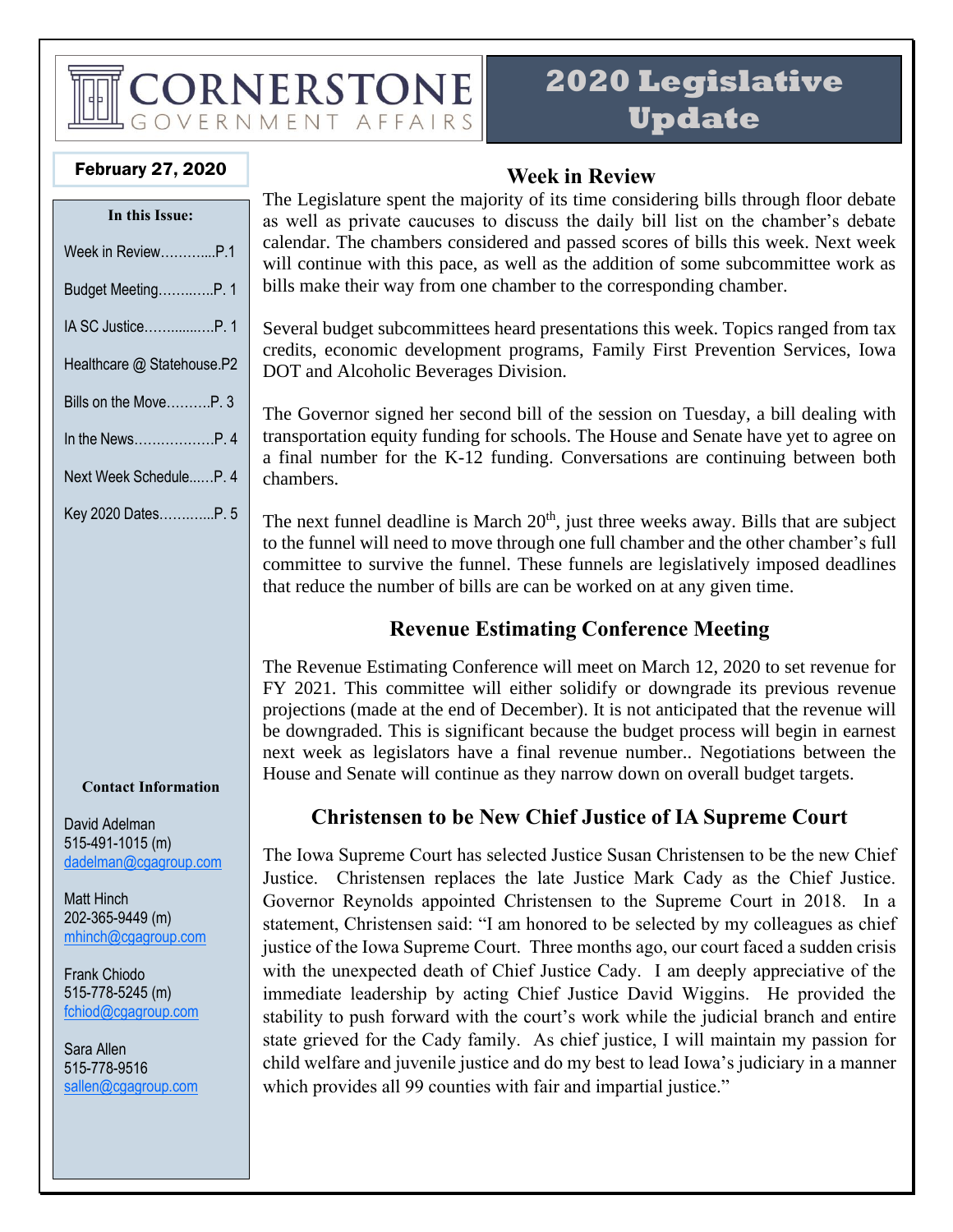## CORNERSTONE **GOVERNMENT AFFAIRS**

## **2020 Legislative Update**

#### **Healthcare @ the Statehouse**

As covered in our newsletter the last few weeks, the legislation proposing cap on non-economic damages in cases of medical malpractice passed the Senate 30-20. SF 2338 raises the cap to \$750,000 and eliminates the exceptions to the current \$250,000 limits. The bill also limits evidence to show medical expenses in cases, such as amounts still owed. Senator Bisignano proposed amendment S 5020 to eliminate the restrictions on medical expenses, but the amendment failed 31-19. The bill is now on its way to the House.

With debates in full swing in the House and Senate, many bills are making their way to the other chambers. The House this week sent the Senate four healthcare related pieces of legislation. HF 2269, would eliminate the monthly budget cap on individuals who are eligible for Medicaid HCBS. The Department of Human Services would then need to track the average amount per recipient each year, starting in July 2020. This passed unanimously, 96-0, and is headed to the Senate. This is a companion bill to SF 2345.

The House also unanimously passed HF 2220, which would allow individuals at the age of 18 who were receiving court-ordered care to be eligible for the adult living program. This piece of legislation also has a companion bill in the Senate (SF 2311).

Another kumbaya moment in the House was when they unanimously voted on HF 2197. Under current law, the program requires that a residency program including federal residency positions at the university of Iowa hospitals and clinics offer persons to whom a primary care residency position is awarded the opportunity to participate in a rural rotation to expose the resident to the rural areas of the state. Under current law, primary care specifically includes the practice area of psychiatry. Under HF 2197, the specified primary care practice areas are expanded to also include obstetrics, gynecology, family medicine, internal medicine, and emergency medicine.

After a lengthy debate HF 2383 was passed by the House on a 54-44 vote and sent it to the Senate. HF 2383 would require the Board of Regents to mandate that 75% of students accepted at the UI Medical and Dental Colleges are Iowa residents or have attended pre-grad schooling in Iowa.

Not to be out done, the Senate unanimously passed several pieces of legislation that will be making its way to the House. SF 2118 would allow doctors to refinance their loans under the Rural Physician loan repayment program; this passed 49-0. School Health Screenings legislation, SF 2153, prohibits schools from conducting student screenings unless there is written parent permission.

More unanimous passes included SF 2251, this legislation would allow OB-GYN practitioners to be considered a primary care area for the medical residency rural rotation matching grants program; this passed 49-0. A continuation of the focus on telehealth this session, SF 2261 proposes that schools and AEAs become authorized to contract for behavioral health screenings and provide these through telehealth. Insurance would be required to pay the same for telehealth as in-person services. An amendment to this legislation validates provider-patient relationships in cases of telehealth if it does not require an in-person visit. The amendment and full bill passed 49-0 and now goes to the House. The Senate also passed 50-0 the usage of a third-party vendor for preliminary background checks through SF 2299.

Through SF 2272, the Department of Human Services would be required to conduct checks amongst public assistance recipients. The Department requirements would include: to seek waivers to prevent duplication, to contract a third-party vendor for national accuracy checks as well as checks on that contract, complete asset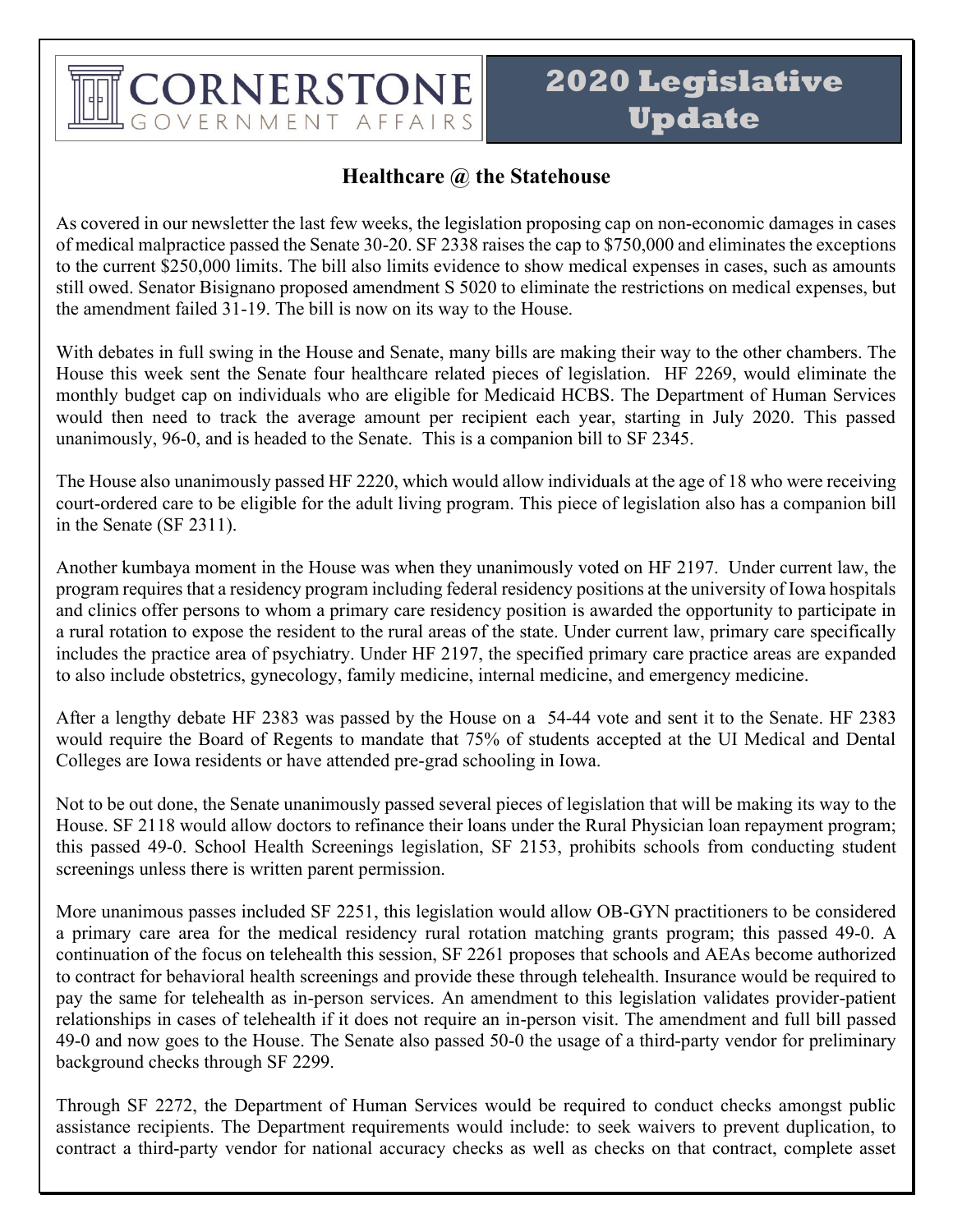## CORNERSTONE OVERNMENT AFFAIRS

checks on all SNAP recipient household members, and require SNAP recipients to cooperate with CRSU if six months arrears on child support. Other mandates for the Department would be the creation of a computer verification system for income and eligibility by July 2021, applicant completion of an authentication process through the computer system, limitations on applicants responses to ineligibility or other matters in 10 days, allowing the Department to report potential fraud and possibly take measures on owed amounts. An array of amendments were proposed, but only a few passed, such as changes in the timelines and verification of employment by a consumer reporting agency. This legislation passed 32-17, and just as we saw in the Senate, a lengthy debate is expected in the House.

#### **Bills on the Move**

With the House and Senate increasing their debate calendars, several bills moved through the full House and Senate this week. The following bills moved that may be of interest.

• *Broadband Grant Exemption*. HF [2023](https://www.legis.iowa.gov/legislation/BillBook?ba=HF2023&ga=88) is a bill that exempts grands for broadband services given to communication companies from the income tax. The bill passed unanimously out of the Ways and Means committee.

*Iowa Medical School and Dental School Admissions.* The House split on [HF 2383,](https://www.legis.iowa.gov/legislation/BillBook?ga=88&ba=hf2383) passing it on a 54-44 vote. The bill requires the Board of Regents to adopt rules mandating that 75% of the students accepted at the UI Colleges of Medicine and Dentistry be Iowa residents or have been enrolled in Iowa colleges. Representative Ann Meyer, who managed the bill, said that Iowans should not be subsidizing out-of-state students at the medical and dental school at a time when rural Iowa has a shortage of these medical professionals. She said that Iowans are more likely to stay in state after medical or dental school and the bill will save Iowans money by allowing them to pay lower in-state tuition instead of having to attend out of schools and pay non-resident tuition. Democrats said that about 2/3 of the acceptances at the schools are Iowans. They said that the change will increase costs on Iowa students because the loss of \$800,000 to \$1 million in tuition will be shifted to existing students.

• *Tort Reform/Non Economic Damages.* [SF 2338](https://www.legis.iowa.gov/legislation/BillBook?ga=88&ba=sf2338) passed the Senate on a 30-20 vote. The bill sets a hard cap on non economic damages that plaintiffs can seek in Iowa's courts for patient damages/deaths. The bill sets the cap at \$750,000.

• *Public Assistance Oversight.* [SF 2272](https://www.legis.iowa.gov/legislation/BillBook?ga=88&ba=sf2272) passed the Senate on Wednesday and puts verification procedures in place for Iowa's public assistance programs. It requires DHS to contract with third party vendors to conduct national accuracy checks, requires DHS to conduct an asset check on all SNAP recipients, and requires someone receiving SNAP benefits to comply with Child Support Recovery Unit. Additionally, it requires the DHS to redesign and implement a new computer verification system for income and eligibility verification by July 2021.The bill passed the Senate 32-17 and now goes to the House.

#### **In the News**

Below are articles of interest from the week. Please reach out to us with any questions or concerns.

- [Governor Says She's Comfortable with Cannabidiol Board Recommendation](https://www.radioiowa.com/2020/02/21/reynolds-says-shes-comfortable-with-board-recs-on-medical-marijuana/) *Radio Iowa*
- [Acting Director of DAS Resigns](https://www.thegazette.com/subject/news/government/jim-kurtenbach-resigns-as-iowa-department-of-administrative-services-director-20200224) *Gazette*
- [Governor Reynolds Signs Education Funding Bill](https://www.thegazette.com/subject/news/government/gov-kim-reynolds-signs-education-funding-bill-rural-transportation-20200225) *Gazette*
- [Reynolds will have to fight GOP for Sales Tax Plan](https://iowacapitaldispatch.com/2020/02/24/reynolds-will-have-to-fight-gop-for-sales-tax-plan/) *Iowa Capitol Dispatch*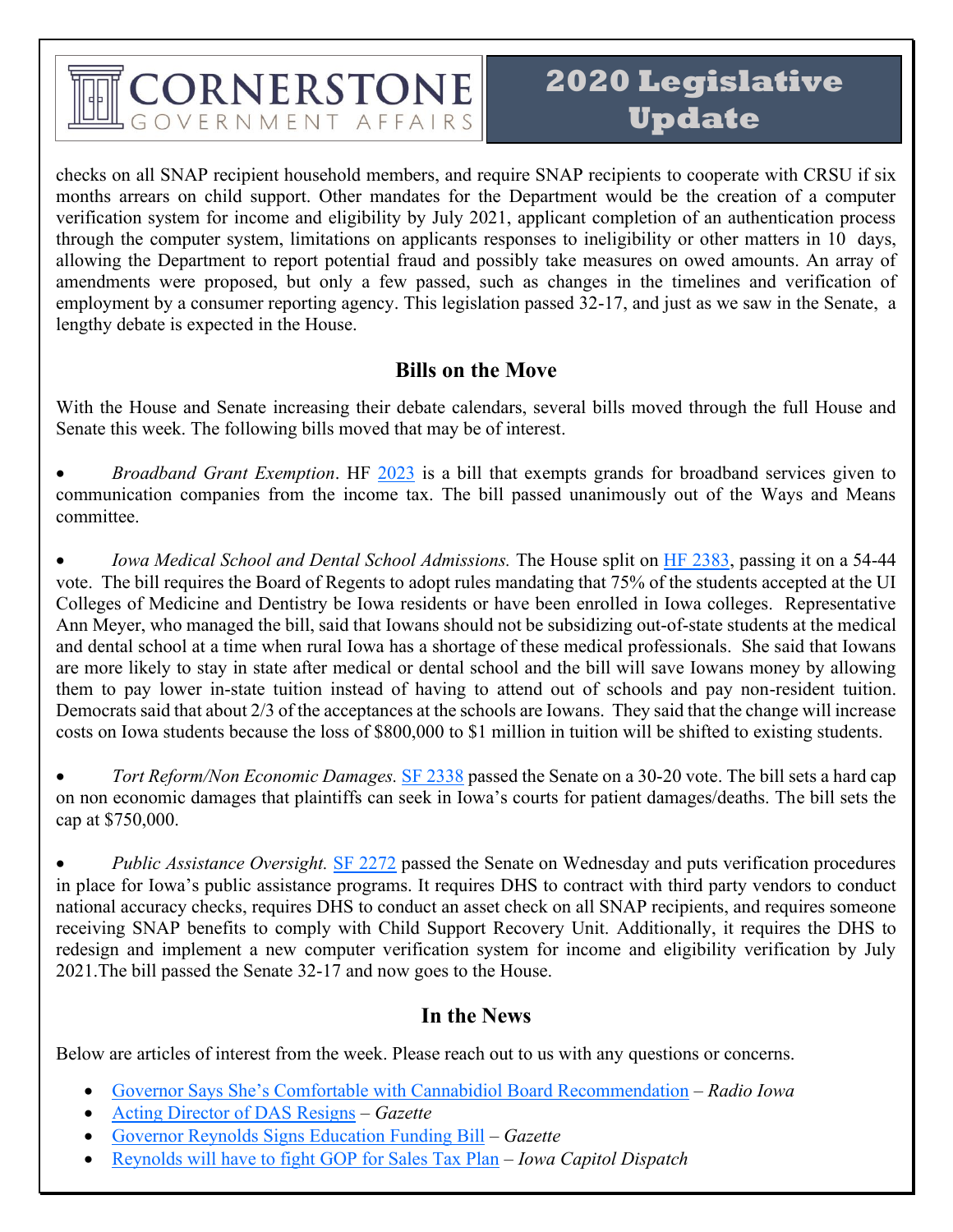

### A comprehensive list of forums can be found [here.](http://www.infonetiowa.org/calendar/events/) A list of the forums for this coming weekend is provided below. For more detailed information, click on the link.

**Forums**

 $1:00$ **SESSION** 

**Noon** 

Noon

 $1:00$ **SESSION** 

 $2:00$ 

Education<br>RM 102, Sup. Ct. Consult

**Commerce**<br>RM 103, Sup. Ct. Chamber

Ways and Means<br>RM 102, Sup. Ct. Consult<br>Appropriations<br>RM 103, Sup. Ct. Chamber

**Noon** 

Ways and Means<br>RM 102, Sup. Ct. Consult<br>Appropriations<br>RM 103, Sup. Ct. Chamber

 $1:00$ 

 $2:00$ 

3:00 **Judiciary** 

Ways and Means<br>RM 22

**Appropriations**<br>RM 22

**RM 22** 

 $1:00$ 

 $2:00$ **Education** 

Hmn. Res. **RM 22** 

**RM 22** 

**RM 24** 3:00 Commerce

**RM 22** Prepared in the Office of Senate Majority Leader Jack Whitver Last updated on February 26, 20

Labor/Bus

**Transportation**<br>RM 24

 $1:00$  SESSION

02/27/2020 *1:00 PM - 2:00 PM* [Invest in Iowa Town Hall-Grundy Center](http://www.infonetiowa.org/calendar/events/event-3755/) 02/27/2020 *3:00 PM - 4:00 PM* [Invest in Iowa Town Hall-Waverly](http://www.infonetiowa.org/calendar/events/event-3756/) 02/28/2020 *Event Time TBD* [Invest in Iowa Act Town Hall-Marion](http://www.infonetiowa.org/calendar/events/event-3728/) 02/28/2020 *7:00 AM - 8:00 AM* [Invest in Iowa Town Hall-Cedar Rapids](http://www.infonetiowa.org/calendar/events/event-3757/) 02/28/2020 *8:45 AM - 9:45 AM* [Invest in Iowa Town Hall-Monticello](http://www.infonetiowa.org/calendar/events/event-3758/) 02/28/2020 *9:00 AM - 10:30 AM* [Office Hours-Ankeny](http://www.infonetiowa.org/calendar/events/event-3481/) 02/28/2020 *10:30 AM - 11:30 AM* [Invest in Iowa Town Hall-Dubuque](http://www.infonetiowa.org/calendar/events/event-3759/) 02/28/2020 *12:00 PM - 1:00 PM* [Legislative Forum-Marshalltown](http://www.infonetiowa.org/calendar/events/event-3593/) 02/28/2020 *12:00 PM - 1:00 PM* [Legislative Forum-Anamosa](http://www.infonetiowa.org/calendar/events/event-3594/) 02/28/2020 *12:00 PM - 1:00 PM* [Legislative Forum -](http://www.infonetiowa.org/calendar/events/event-3684/) Sheldon 02/28/2020 *12:00 PM - 1:15 PM* [Jone County Forum](http://www.infonetiowa.org/calendar/events/event-3641/) 02/28/2020 *12:00 PM - 1:00 PM* [Legislative Luncheon-Keokuk](http://www.infonetiowa.org/calendar/events/event-3482/) 02/28/2020 *2:30 PM - 3:30 PM* [Invest in Iowa Town Hall-Clinton](http://www.infonetiowa.org/calendar/events/event-3760/) 02/28/2020 *4:00 PM - 5:00 PM* [Johnson County Education Forum-Iowa City](http://www.infonetiowa.org/calendar/events/event-3483/) 02/29/2020 *8:00 AM - 10:00 AM* [Eggs and Issues-Rock Rapids](http://www.infonetiowa.org/calendar/events/event-3484/) 02/29/2020 *8:30 AM - 9:30 AM* [Legislative Forum-Northwood](http://www.infonetiowa.org/calendar/events/event-3738/) 02/29/2020 *9:00 AM - 10:00 AM* [Listening Post -](http://www.infonetiowa.org/calendar/events/event-3685/) Independence 02/29/2020 *9:00 AM - 10:00 AM* [Listening Post-Oelwein](http://www.infonetiowa.org/calendar/events/event-3739/) 02/29/2020 *9:00 AM - 10:00 AM* [Legislative Town Hall and Listening Post-Ely](http://www.infonetiowa.org/calendar/events/event-3595/) 02/29/2020 *10:30 AM - 11:30 AM* [Legislative Forum-Osage](http://www.infonetiowa.org/calendar/events/event-3740/) 02/29/2020 *11:00 AM - 12:00 PM* [Listening Post-Berwick](http://www.infonetiowa.org/calendar/events/event-3741/)

**Key Dates for 2020 Session**